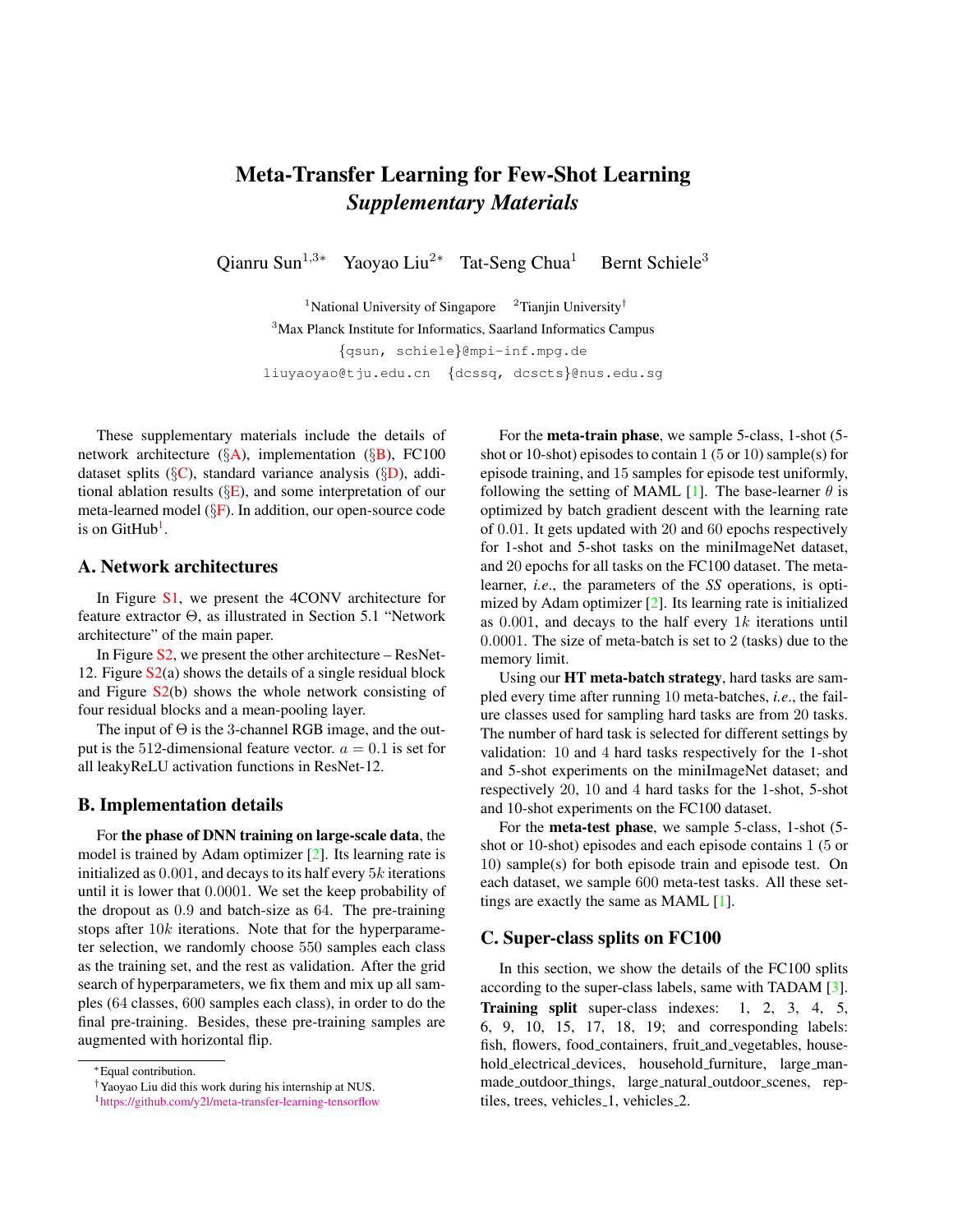<span id="page-1-6"></span>Validation split super-class indexes: 8, 11, 13, 16; and corresponding labels: large carnivores, large omnivores and herbivores, non-insect invertebrates, small mammals.

Test split super-class indexes: 0, 7, 12, 14; and corresponding labels: aquatic mammals, insects, medium mammals, people.

An episode (task) is independently sampled from a corresponding split, *e.g*. a meta-train episode contains 5 classes that can only be belonging to the 12 super-classes in the training split. Therefore, there is no fine-grained information overlap between meta-train and meta-test tasks.

#### <span id="page-1-0"></span>D. Standard variance analysis

The final accuracy results reported in our main paper are the mean values and standard variances of the results of 600 meta-test tasks. The standard variance is affected by the number of episode test samples. As introduced in  $\S$ [B,](#page-0-1) we use the same setting as MAML [\[1\]](#page-1-4) which used a smaller number of samples for episode test (1 sample for 1-shot episode test and 5 samples for 5-shot), making the result variance higher. Other works that used more samples for episode test got lower variances, *e.g*., TADAM [\[3\]](#page-1-5) used 100 samples and its variances are about  $\frac{1}{6}$  and  $\frac{1}{3}$  of MAML's respectively for miniImageNet 1-shot and 5-shot.

In order to have a fair comparison with TADAM in terms of this issue, we supplement the experiments using 100 episode test samples at the meta-test. We get the new confidence intervals (using our method: MTL w/o HT metabatch) as  $0.71\%$  ( $0.3\%$  for TADAM) and  $0.54\%$  ( $0.3\%$  for TADAM) respectively for 1-shot and 5-shot on the mini-ImageNet dataset, and 0.70% (0.4% for TADAM), 0.63%  $(0.4\%$  for TADAM) and  $0.58\%$   $(0.5\%$  for TADAM) respectively for 1-shot, 5-shot and 10-shot on the FC100 dataset.

#### <span id="page-1-1"></span>E. Additional ablation study

We supplement the results in Table S<sub>1</sub>, for the comparisons mentioned in Section 5.1 of main paper. Red numbers on the bottom row are copied from the main paper (corresponding to the MTL setting: *SS* Θ, meta-batch) and shown here for the convenience of comparison.

To get the first row, we train 4CONV net by large-scale data (same to the pre-training of ResNet-12) and get inferior results, as we declared in the main paper. Results on the second and third rows show the performance drop when changing the single FC layer  $\theta$  to multiple layers, *e.g.* 2 FC layers and 3 FC layers. Results on the fourth row show the performance drop when updating both  $\Theta$  and  $\theta$  for the baselearning. The reason is that  $\Theta$  has too many parameters to update with too little data.

#### <span id="page-1-2"></span>F. Interpretation of meta-learned *SS*

In Figure [S3,](#page-3-0) we show the statistic histograms of learned *SS* parameters, taking miniImageNet 1-shot as an example setting. Scaling parameters  $\Phi_{S_1}$  are initialized as 1 and shifting parameters  $\Phi_{S_1}$  as 0. After meta-train, we observe that these statistics are close to Gaussian distributions respectively with (0.9962, 0.0084) and (0.0003, 0.0002) as (mean, variance) values, which shows that the uniform initialization has been changed to Gaussian distribution through few-shot learning. Possible interpretations are in three-fold: 1) majority patterns trained by a large number of few-shot tasks are close to the ones trained by large-scale data; 2) tail patterns with clear scale and shift values are the ones really contributing to adapting the model to few-shot tasks; 3) tail patterns are of small quantity, enabling the fast learning convergence.

#### References

- <span id="page-1-4"></span>[1] C. Finn, P. Abbeel, and S. Levine. Model-agnostic metalearning for fast adaptation of deep networks. In *ICML*, 2017. [1,](#page-0-4) [2](#page-1-6)
- <span id="page-1-3"></span>[2] D. P. Kingma and J. Ba. Adam: A method for stochastic optimization. *arXiv*, 1412.6980, 2014. [1](#page-0-4)
- <span id="page-1-5"></span>[3] B. N. Oreshkin, P. Rodríguez, and A. Lacoste. TADAM: task dependent adaptive metric for improved few-shot learning. In *NeurIPS*, 2018. [1,](#page-0-4) [2](#page-1-6)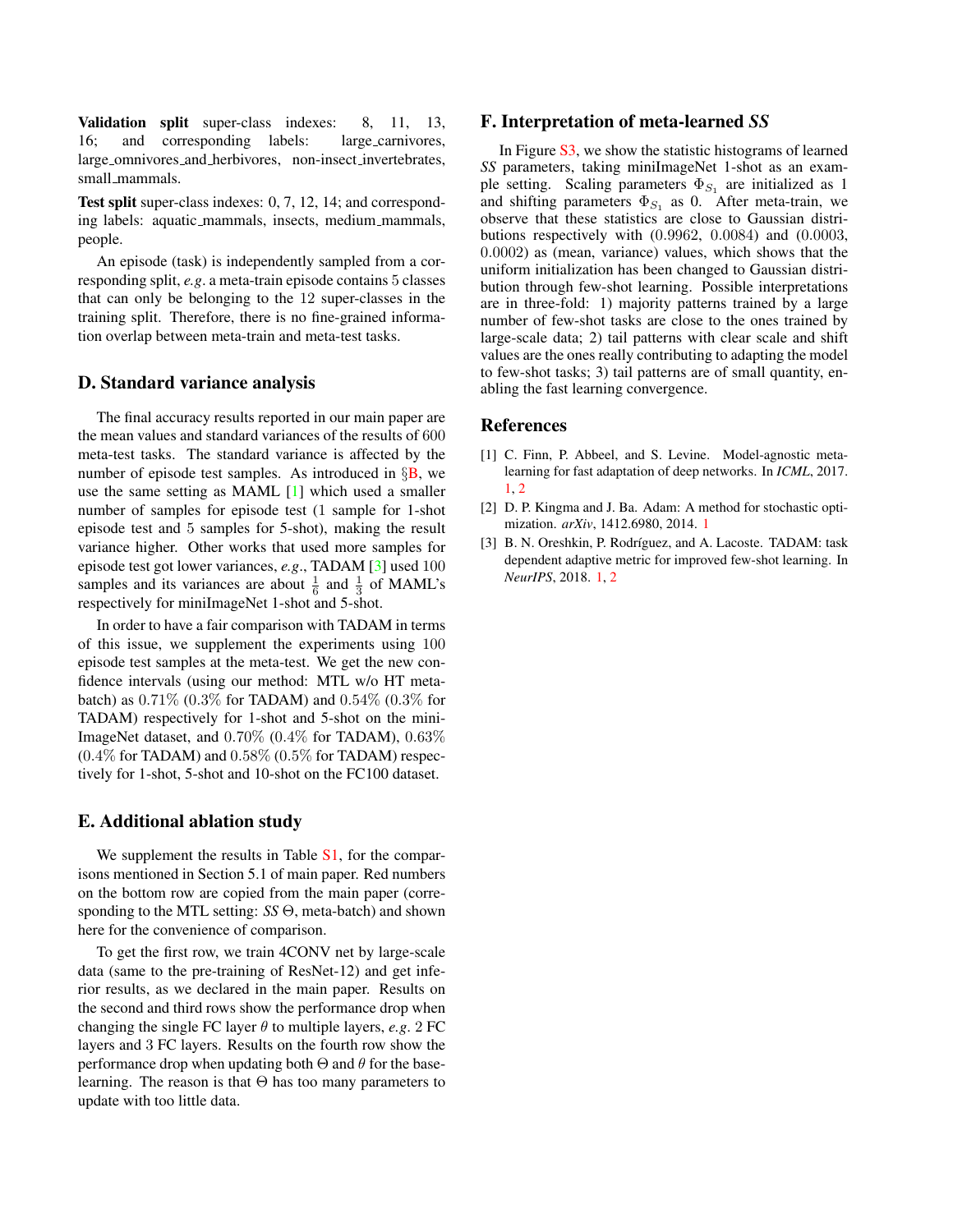| Meta-learning            | Base-learning      | FC dim of $\theta$ | Feature extractor | miniImageNet   |                | <b>FC100</b>   |                |                |
|--------------------------|--------------------|--------------------|-------------------|----------------|----------------|----------------|----------------|----------------|
|                          |                    |                    |                   | 1-shot         | 5-shot         | 1-shot         | 5-shot         | $10$ -shot     |
| $\Phi_{S_1}, \Phi_{S_2}$ | $\theta$           |                    | 4 CONV (pre)      | $45.6 \pm 1.8$ | $61.2 \pm 0.9$ | $38.0 \pm 1.6$ | $46.4 \pm 0.9$ | $56.5 + 0.8$   |
| $\Phi_{S_1}, \Phi_{S_2}$ | $\theta$ (2-layer) | 512.5              | $ResNet-12$ (pre) | $59.1 + 1.9$   | $70.7 + 0.9$   | $40.3 \pm 1.9$ | $53.3 \pm 0.9$ | $54.1 + 0.8$   |
| $\Phi_{S_1}, \Phi_{S_2}$ | $\theta$ (3-layer) | 1024, 512, 5       | $ResNet-12$ (pre) | $56.2 \pm 1.8$ | $68.7 \pm 0.9$ | $40.0 \pm 1.8$ | $52.3 \pm 1.0$ | $53.8 + 0.8$   |
| $\Phi_{S_1}, \Phi_{S_2}$ | $\Theta, \theta$   | 5                  | $ResNet-12$ (pre) | $59.6 \pm 1.8$ | $71.6 + 0.9$   | $43.3 + 1.9$   | $54.6 + 1.0$   | $60.7 + 0.8$   |
| $\Phi_{S_1}, \Phi_{S_2}$ | $\theta$           |                    | $ResNet-12$ (pre) | $60.2 + 1.8$   | $74.3 + 0.9$   | $43.6 + 1.8$   | $55.4 + 0.9$   | $62.4 \pm 0.8$ |

<span id="page-2-2"></span>Table S1. Additional ablative study. On the last row, we show the red numbers which are reported in our main paper (corresponding to the MTL setting: *SS*  $[\Theta; \theta]$ , meta-batch).



<span id="page-2-0"></span>Figure S1. Network architecture of 4CONV

# (a) Residual block, D filters



## (b) Feature extractor



<span id="page-2-1"></span>Figure S2. Network architecture of ResNet-12